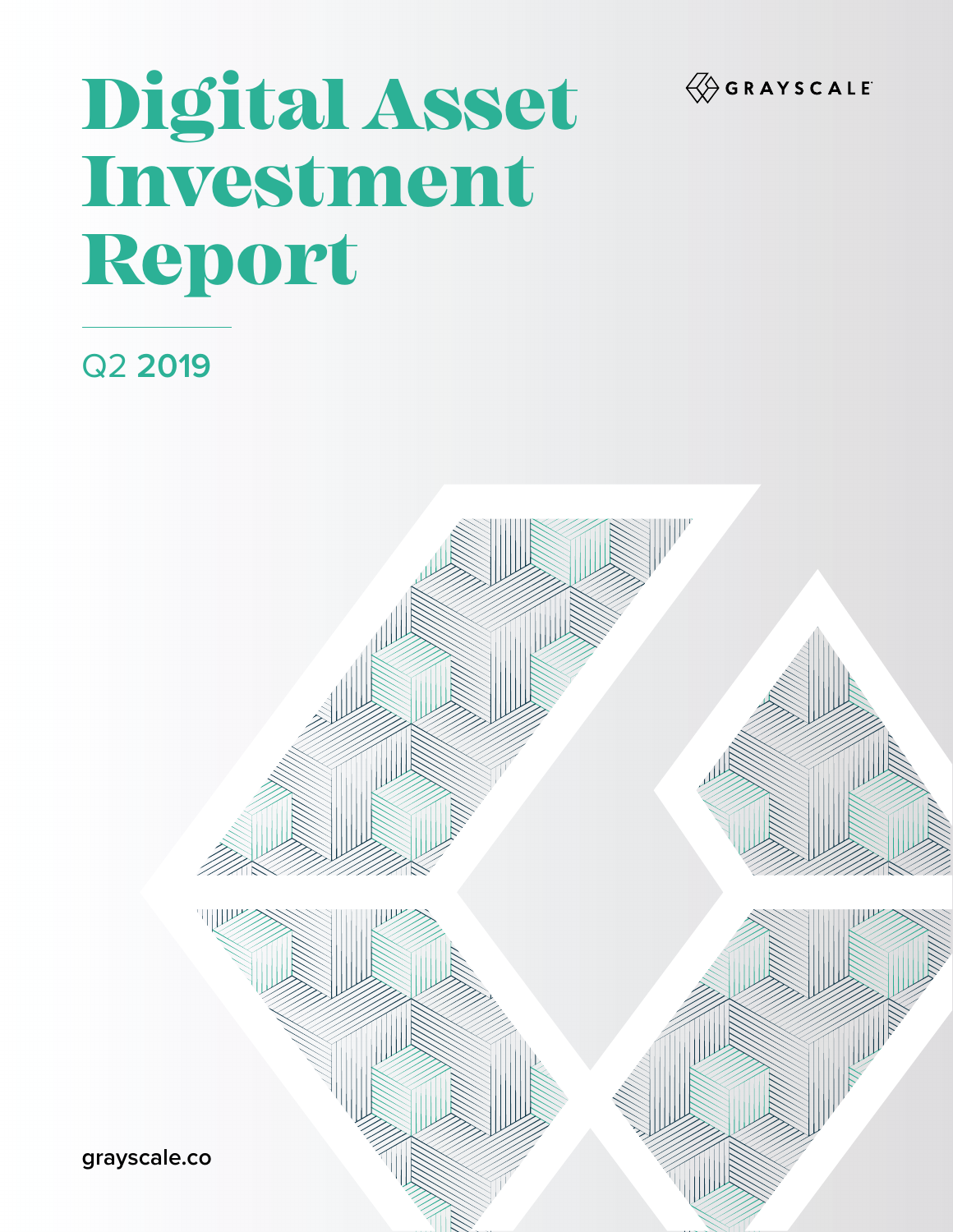

Digital Asset Investment

## GRAYSCALE®

# Report **Digital Asset Investment Report**



## **Q2 2019 Investment Highlights2**

- Total Investment into Grayscale Products: \$84.8 million
- Average Weekly Investment All Products: \$6.5 million
- Average Weekly Investment Grayscale Bitcoin Trust: \$4.9 million<sup>3</sup>
- Average Weekly Investment Grayscale Products ex Bitcoin Trust<sup>4</sup>: \$1.6 million
- Majority of investment (84%) came from institutional investors, dominated by hedge funds.

## **H1 2019 Highlights5**

- Total Investment into Grayscale Products: \$127.4 million
- Average Weekly Investment All Products: \$4.9 million
- Average Weekly Investment Grayscale Bitcoin Trust: \$4.1 million<sup>6</sup>
- Average Weekly Investment Grayscale Products ex Bitcoin Trust<sup>7</sup>: \$0.8 million
- Majority of investment (80%) came from institutional investors.

## **Trailing 12-Month Highlights8**

- Total Investment into Grayscale Products: \$238.6 million
- Average Weekly Investment All Products: \$4.6 million
- Average Weekly Investment Grayscale Bitcoin Trust: \$3.7 million<sup>9</sup>
- Average Weekly Investment Grayscale Products ex Bitcoin Trust<sup>10</sup>: \$0.9 million
- Majority of investment (75%) came from institutional investors.



©2019 Grayscale Investments, LLC

©2019 Grayscale Investments, LLC

<sup>1.</sup> As of June 30, 2019.

<sup>2.</sup> For the period from April 1, 2019 through June 30, 2019.

<sup>3.</sup> Grayscale Bitcoin Trust was closed to new investment from May 1, 2019 through June 30, 2019.

<sup>4. &</sup>quot;Grayscale Products ex Bitcoin Trust" include Grayscale Bitcoin Cash Trust, Grayscale Ethereum Trust, Grayscale Ethereum Classic Trust, Grayscale Horizen Trust, Grayscale Litecoin Trust, Grayscale Stellar Lumens Trust, Grayscale XRP Trust, Grayscale Zcash Trust, and Grayscale Digital Large Cap Fund. 5. For the period from January 1, 2019 through June 30, 2019.

<sup>6.</sup> See footnote 3. 7. See footnote 4.

<sup>8.</sup> For the period from July 1, 2018 through June 30, 2019.

<sup>9.</sup> See footnote 3.

<sup>10.</sup> See footnote 4.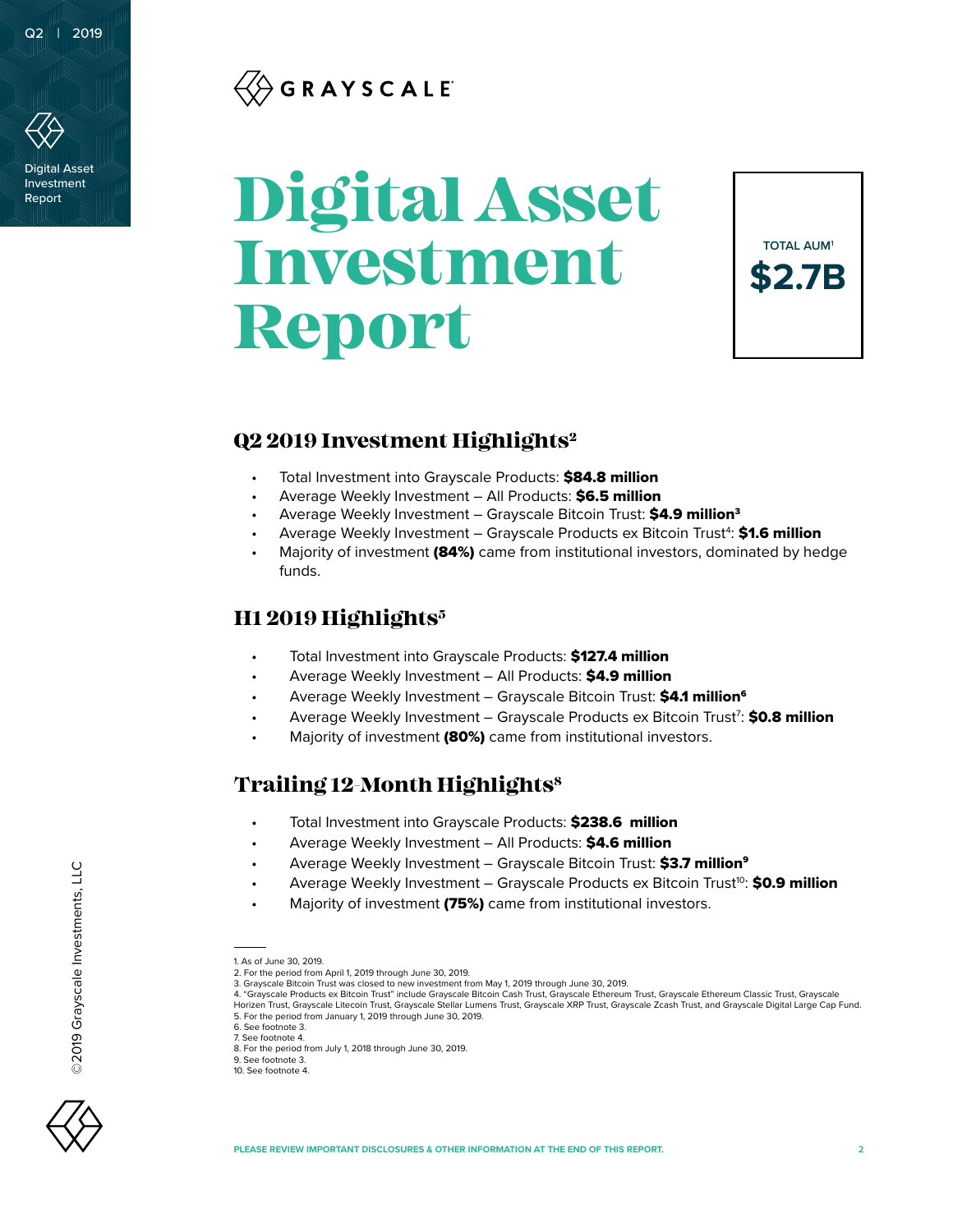

Digital Asset Investment Report

## **The Takeaway**

**Grayscale assets under management ("AUM") nearly tripled from \$926 million to \$2.7 billion amid digital asset market resurgence:** The digital asset market rebound gained momentum in Q2 2019 as all ten investment vehicles in the Grayscale family of products generated positive performance net of fees. Quarterly returns for industry benchmark products Grayscale Bitcoin Trust and Grayscale Digital Large Cap Fund were 178.8% and 147.6%, respectively.

**Strongest quarterly inflows since Q2 2018 (~\$85 million) driven by "in-kind" creations:** 

Inflows nearly doubled quarter-over-quarter, from \$42.7 to \$84.8 million, demonstrating that the recent rally in digital asset prices is supported by fresh investment and despite the fact that the Grayscale Bitcoin Trust was temporarily closed to new investment throughout May and June. More than 70% of inflows this quarter were associated with contributions of digital assets into the Grayscale family of products "in-kind" in exchange for shares, an uptick from the longterm trend.

**"Alt" investment cycle resumes led by Grayscale Ethereum Trust and Grayscale Ethereum Classic Trust:** This quarter, Grayscale Products ex Bitcoin Trust accounted for 24% of inflows, capturing a larger slice of the pie compared to 1% of inflows observed in Q1 2019. Q2 2019 inflows into the Grayscale Ethereum Trust reached \$14 million followed by Grayscale Ethereum Classic Trust which reached \$5.5 million. In addition, 76% of Q2 2019 inflows were into Grayscale Bitcoin Trust.

**Institutional demand strengthens:** This quarter, institutional investors comprised the highest percentage of total demand for Grayscale products (84%) since we began publishing this report in July 2018.

## **Quarterly Perspective**

As outlined in the [Grayscale Performance & Risk Monitor \(Q2 2019\),](https://grayscale.co/insights/) the digital asset market resurgence gained momentum this quarter as industry benchmark products Grayscale Bitcoin Trust and Grayscale Digital Large Cap Fund were up 178.8% and 147.6%, respectively. All ten investment vehicles in the Grayscale family of products generated positive performance, net of fees.

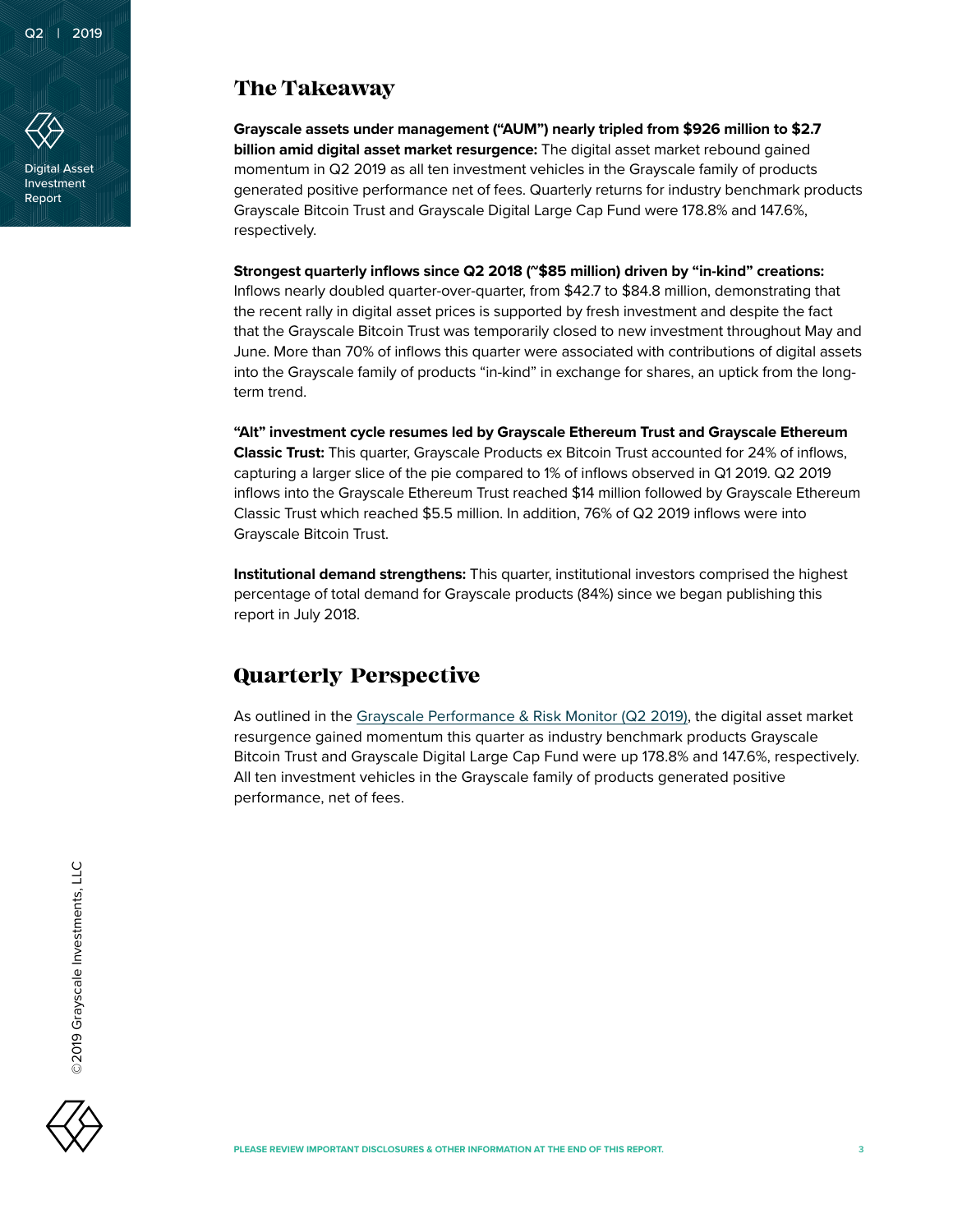

Digital Asset Investment Report

FIGURE 1: **GRAYSCALE INVESTMENT PRODUCT PERFORMANCE & RISK – Q2 201911** MARCH 31, 2019 THROUGH JUNE 30, 2019

|                                       | Grayscale<br><b>Bitcoin</b><br>Trust™ | Grayscale<br><b>Ethereum</b><br><b>Classic</b><br>Trust™ | <b>Grayscale</b><br><b>Zcash</b><br>Trust™ | <b>Grayscale</b><br>Ethereum<br><b>Trust</b> " | Grayscale<br><b>Digital</b><br>Large Cap<br>Fund™ | <b>Grayscale</b><br><b>Bitcoin</b><br>Cash<br>Trust <sup>**</sup> | <b>Grayscale</b><br><b>XRP</b><br>Trust <sup>*</sup> | <b>Gravscale</b><br><b>Litecoin</b><br>Trust <sup>™</sup> | <b>Grayscale</b><br><b>Horizen</b><br>Trust <sup>**</sup> | <b>Grayscale</b><br><b>Stellar</b><br>Lumens<br><b>Trust</b> |
|---------------------------------------|---------------------------------------|----------------------------------------------------------|--------------------------------------------|------------------------------------------------|---------------------------------------------------|-------------------------------------------------------------------|------------------------------------------------------|-----------------------------------------------------------|-----------------------------------------------------------|--------------------------------------------------------------|
| <b>TOTAL RETURN</b><br>(% Cumulative) | 178.8%                                | 62.8%                                                    | 91.6%                                      | 111.6%                                         | 147.6%                                            | 145.1%                                                            | 32.2%                                                | 89.8%                                                     | 40.9%                                                     | 1.8%                                                         |
| <b>RISK</b><br>(% Std Dev)            | 39.4%                                 | 52.7%                                                    | 41.2%                                      | 39.7%                                          | 38.1%                                             | 67.9%                                                             | 42.7%                                                | 51.2%                                                     | 35.6%                                                     | 43.5%                                                        |



As a result, Grayscale AUM grew from \$926 million to \$2.7 billion quarter-over-quarter and now stands approximately 22% lower than the all-time high of \$3.5 billion achieved in December 2017.

FIGURE 2: **GRAYSCALE AUM SINCE INCEPTION12** SEPTEMBER 25, 2013 THROUGH JUNE 30, 2019



11. Source: Grayscale. PAST PERFORMANCE IS NOT INDICATIVE OF FUTURE RETURNS.

12. Source: Grayscale. PAST PERFORMANCE IS NOT INDICATIVE OF FUTURE RETURNS.

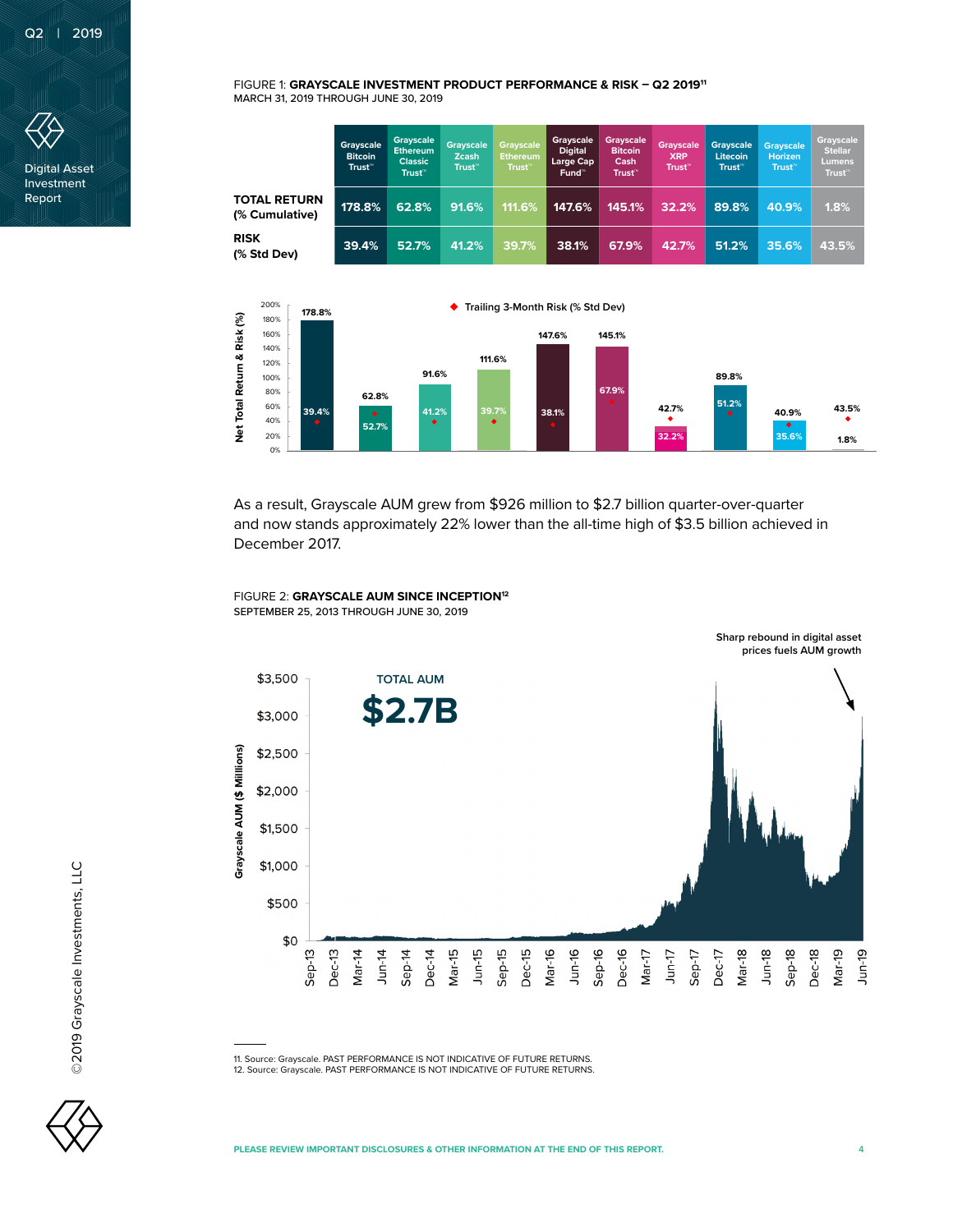

Digital Asset Investment Report

Quarterly inflows also hit the highest level since Q2 2018, up nearly 100% quarter-overquarter from \$42.7 million in Q1 2019 to \$84.8 million at the end of June. The inflows from this quarter account for more than 12% of total cumulative inflows since Grayscale's inception in September 2013 and were primarily driven by institutional investors (84%).

#### FIGURE 3: **GRAYSCALE QUARTERLY INFLOWS SINCE INCEPTION<sup>13</sup>** SEPTEMBER 25, 2013 THROUGH JUNE 30, 2019



More than 70% of inflows this quarter were associated with contributions of digital assets to the Grayscale family of products "in-kind" in exchange for shares, a significant increase from what we've experienced over the trailing twelve months (58%).

## FIGURE 4: **GRAYSCALE CASH & IN-KIND INFLOWS AS % OF TOTAL – Q2 2019 VS. TRAILING 12-MONTHS**



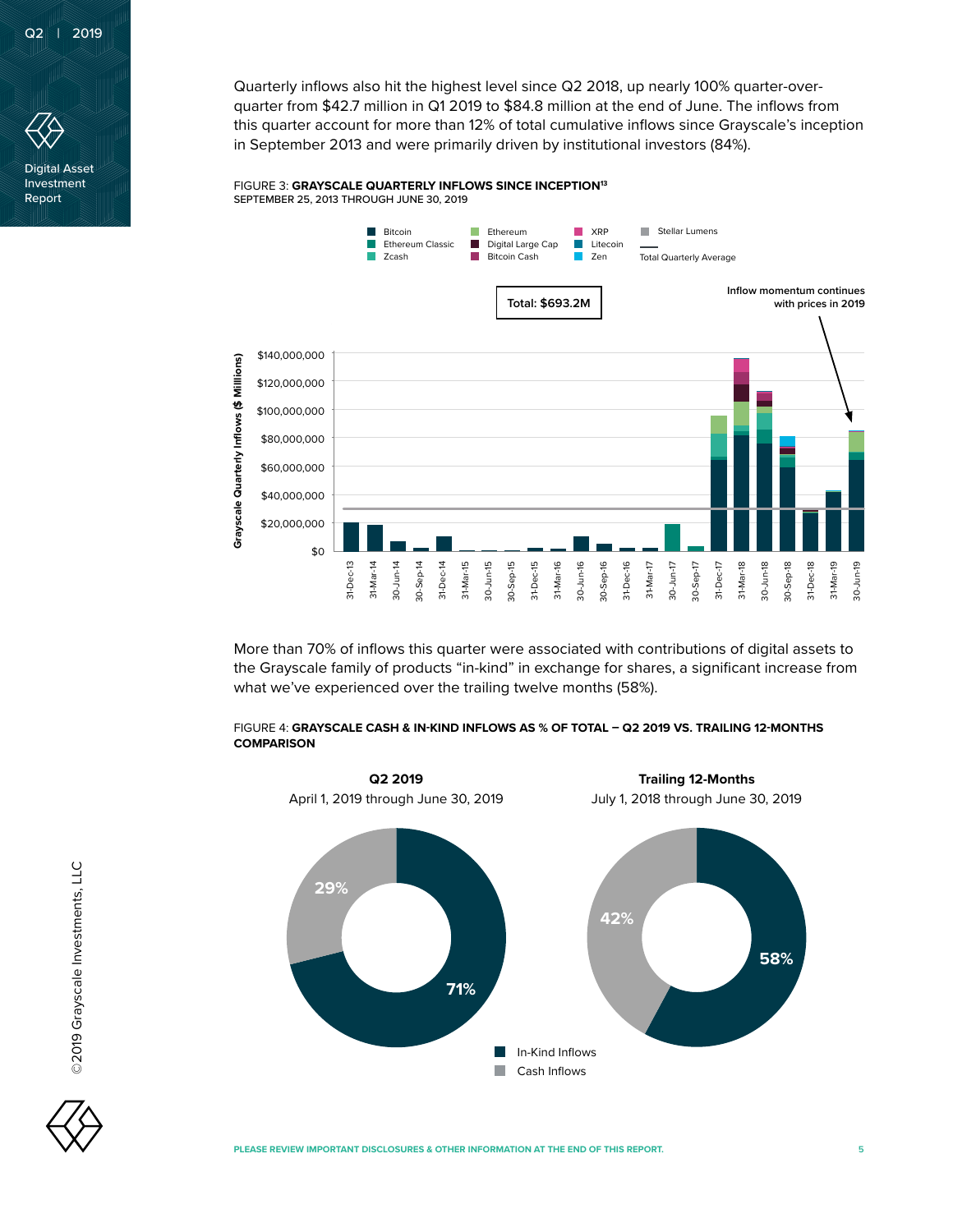

Investment Report

We've also experienced early signs that an "alt" investment cycle could be starting, led by inflows into Grayscale Ethereum Trust (\$14 million) and Grayscale Ethereum Classic Trust (\$5.5 million). While most of the capital invested into Grayscale Ethereum Trust came in June, Grayscale Ethereum Classic Trust saw twelve consecutive weeks of new inflows through the end of the quarter. As a result, demand was more distributed between Grayscale Bitcoin Trust (76%) and Grayscale Products ex Bitcoin Trust (24%) than in the first quarter of this year, where 99% of all inflows went into Grayscale Bitcoin Trust.



FIGURE 5: **GRAYSCALE PRODUCT TYPE AS % OF TOTAL INFLOWS – Q2 2019 VS. Q1 2019**

Next, we'll provide our standard series of investment activity analytics for the second quarter of 2019.

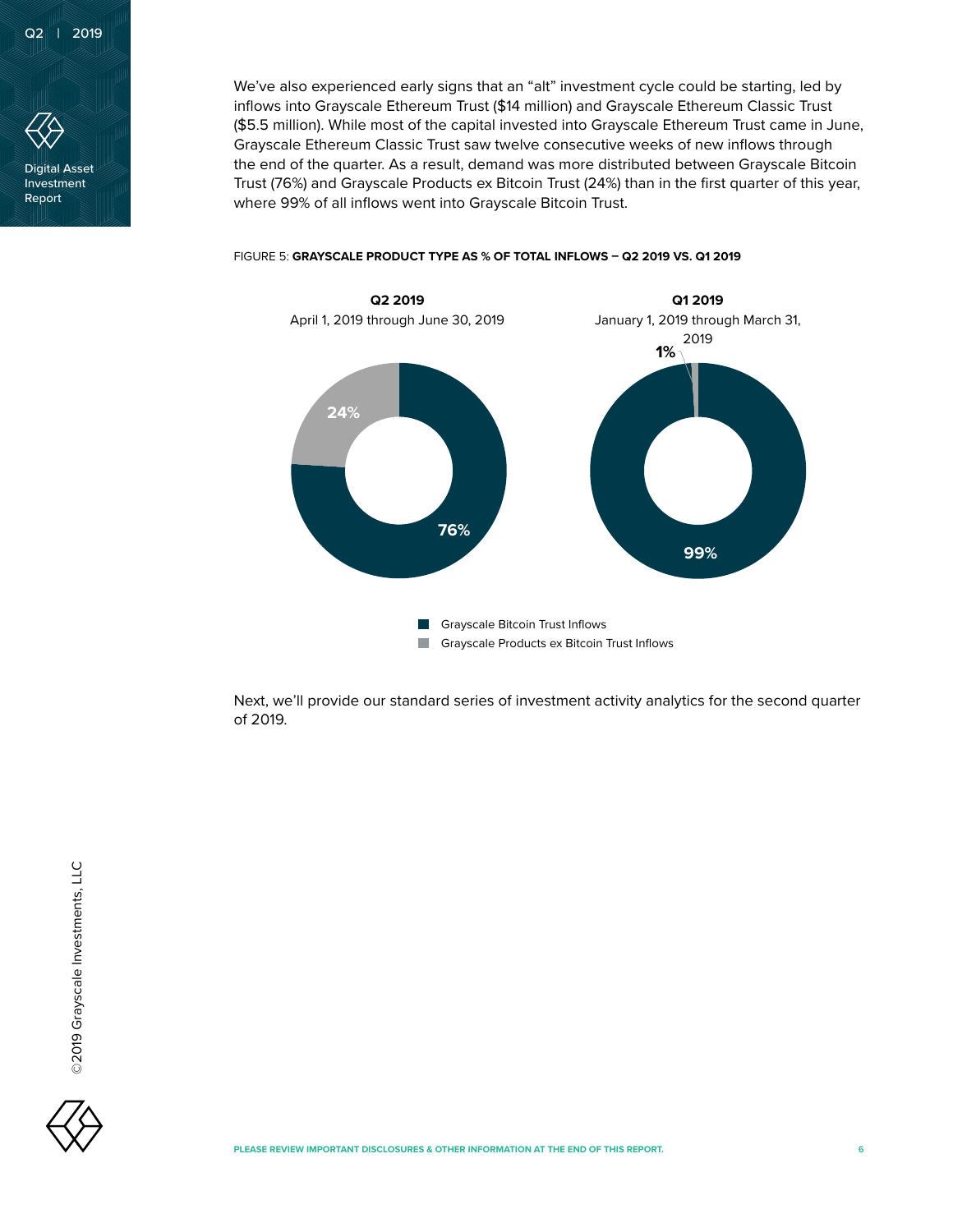

Digital Asset Investment Report

## **Investment Activity through the Grayscale Lens**

Grayscale raised \$84.8 million over the last three months, bringing full year 2019 inflows to \$127.4 million and trailing twelve-month inflows to \$238.6 million.

FIGURE 6: **GRAYSCALE WEEKLY CUMULATIVE INFLOWS BY PRODUCT – Q2 2019** APRIL 1, 2019 THROUGH JUNE 30, 2019



FIGURE 7: **GRAYSCALE WEEKLY CUMULATIVE INFLOWS BY PRODUCT – TRAILING 12-MONTHS** JULY 1, 2018 THROUGH JUNE 30, 2019



\$0 \$0 \$50,000,000 \$50,000,000 \$100,000,000 \$100,000,000 \$150,000,000 \$150,000,000 \$200,000,000 \$200,000,000 07-Jul-18 14-Jul-18 21-Jul-18 28-Jul-18 04-Aug-18 11-Aug-18 18-Aug-18 01-Sep-18 15-Sep-18 13-Oct-18 12-Jan-19 19-Jan-19 06-Apr-19 13-Apr-19 20-Apr-19 27-Apr-19 11-May-19 18-May-19 07-Jul-18 14-Jul-18 21-Jul-18 28-Jul-18 04-Aug-18 11-Aug-18 18-Aug-18 01-Sep-18 15-Sep-18 13-Oct-18 12-Jan-19 19-Jan-19 06-Apr-19 13-Apr-19 20-Apr-19 27-Apr-19 11-May-19 18-May-19 01-Jun-19 15-Jun-19 25-Aug-18 08-Sep-18 22-Sep-18 29-Sep-18 06-Oct-18 20-Oct-18 27-Oct-18 03-Nov-18 10-Nov-18 17-Nov-18 24-Nov-18 01-Dec-18 08-Dec-18 15-Dec-18 22-Dec-18 29-Dec-18 05-Jan-19 26-Jan-19 02-Feb-19 09-Feb-19 16-Feb-19 23-Feb-19 02-Mar-19 09-Mar-19 16-Mar-19 23-Mar-19 30-Mar-19 04-May-19 25-May-19 01-Jun-19 08-Jun-19 15-Jun-19 22-Jun-19 29-Jun-19 25-Aug-18 08-Sep-18 22-Sep-18 29-Sep-18 06-Oct-18 20-Oct-18 27-Oct-18 03-Nov-18 10-Nov-18 17-Nov-18 24-Nov-18 01-Dec-18 08-Dec-18 15-Dec-18 22-Dec-18 29-Dec-18 05-Jan-19 26-Jan-19 02-Feb-19 09-Feb-19 16-Feb-19 23-Feb-19 02-Mar-19 09-Mar-19 16-Mar-19 23-Mar-19 30-Mar-19 04-May-19 25-May-19 08-Jun-19 22-Jun-19 29-Jun-19

©2019 Grayscale Investments, LLC ©2019 Grayscale Investments, LLC **Grayscale Cumulative Weekly Inflows (\$)**

Grayscale Cumulative Weekly Inflows (\$)

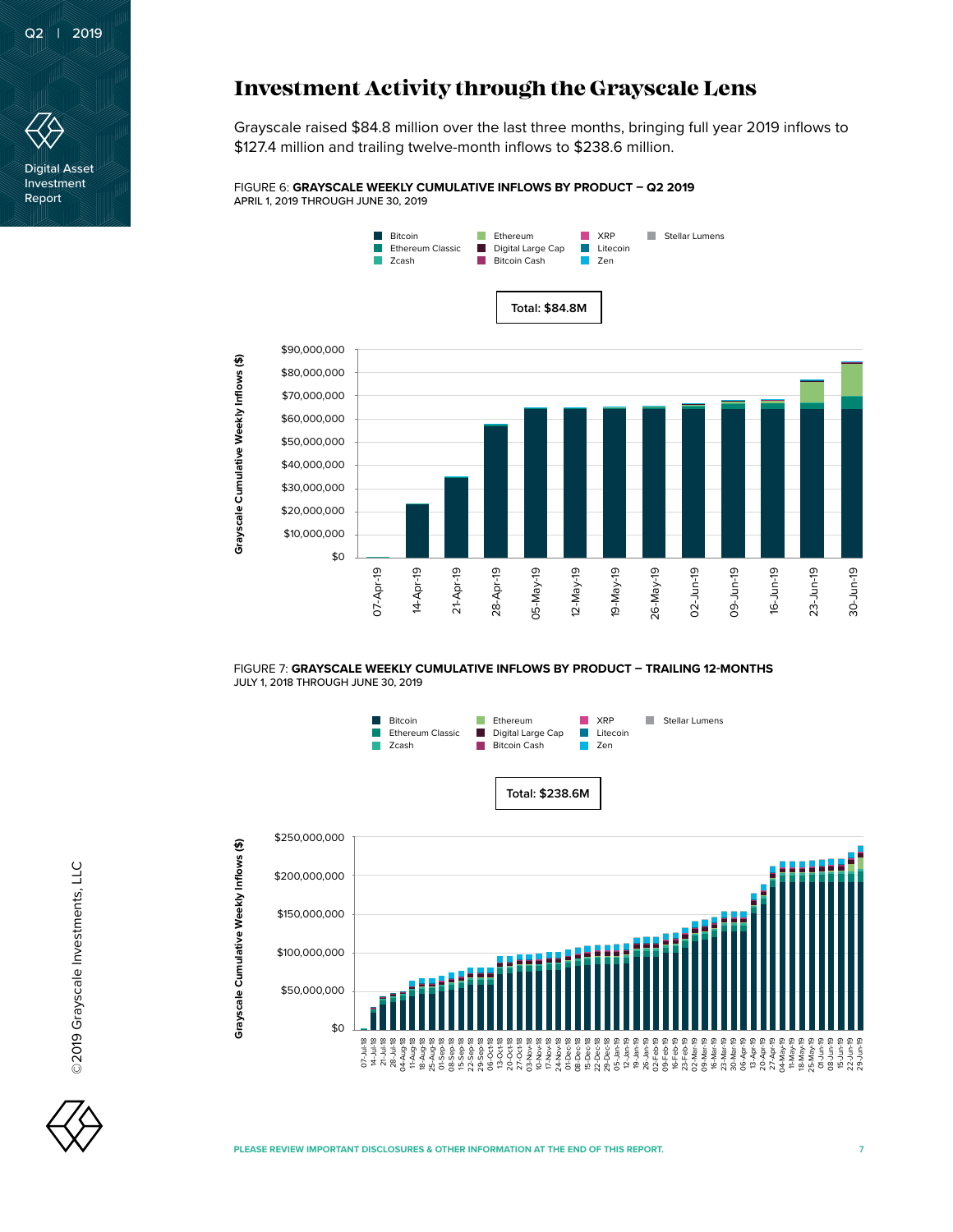

Digital Asset Investment Report

Average weekly investment across all products this quarter was \$6.5 million.

FIGURE 8: **GRAYSCALE WEEKLY INFLOWS ALL PRODUCTS – Q2 2019** APRIL 1, 2019 THROUGH JUNE 30, 2019



Average weekly investment across all products for the trailing twelve months was \$4.6 million.

FIGURE 9: **GRAYSCALE WEEKLY INFLOWS ALL PRODUCTS – TRAILING 12-MONTHS** JULY 1, 2018 THROUGH JUNE 30, 2019



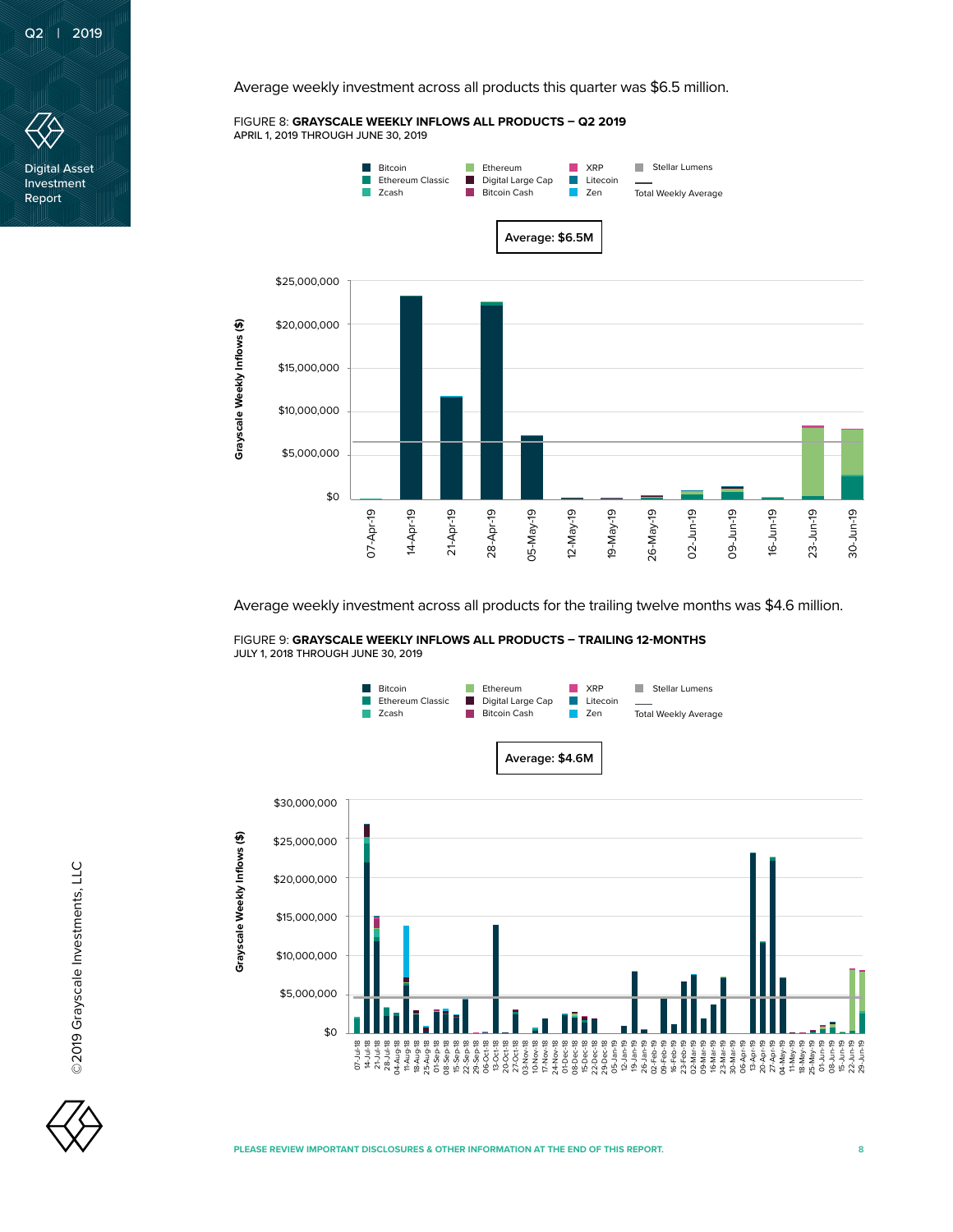

Digital Asset Investment Report

Grayscale Bitcoin Trust was closed to new investments throughout May and June 2019. However, in April, inflows into Grayscale Bitcoin Trust reached \$64.1 million, the second highest level we've seen in a single month behind the \$64.7 million raised in December 2017. This brings H1 2019 Grayscale Bitcoin Trust inflows to \$106.2 million and trailing twelve-month inflows to \$191.7 million.

## FIGURE 10: **GRAYSCALE BITCOIN TRUST CUMULATIVE WEEKLY INFLOWS – Q2 2019** APRIL 1, 2019 THROUGH JUNE 30, 2019



FIGURE 11: **GRAYSCALE BITCOIN TRUST CUMULATIVE WEEKLY INFLOWS – TRAILING 12-MONTHS**



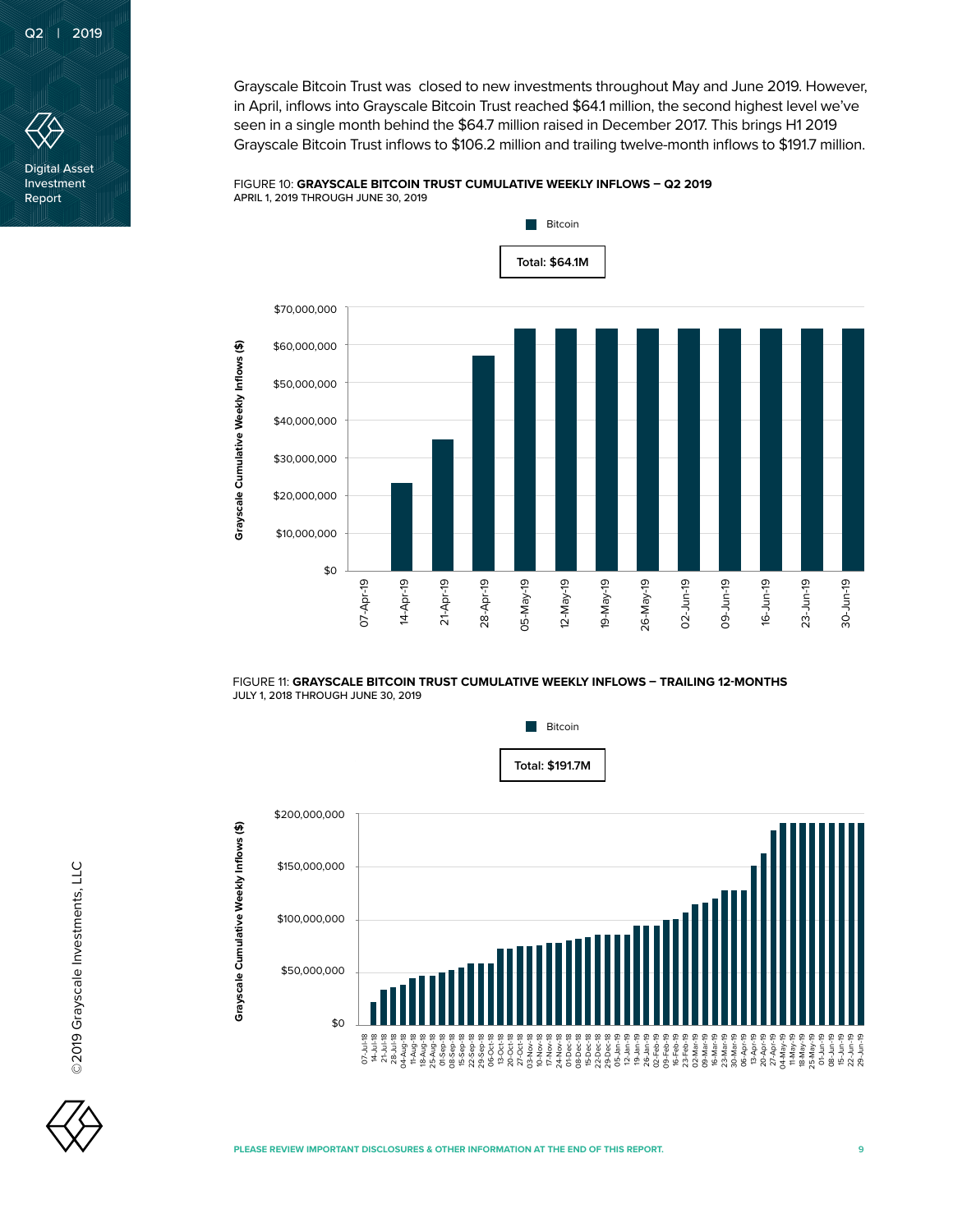

Digital Asset Investment Report

We saw new demand for Grayscale Products ex Bitcoin Trust ramp up to \$20.7 million, led by Grayscale Ethereum Trust (\$14 million) and Grayscale Ethereum Classic Trust (\$5.5 million). This brought full year 2019 inflows for Grayscale Products ex Bitcoin Trust to \$21.2 million and trailing twelve-month inflows to \$46.9 million.

#### FIGURE 12: **GRAYSCALE PRODUCTS EX BITCOIN TRUST CUMULATIVE WEEKLY INFLOWS – Q2 2019** APRIL 1, 2019 THROUGH JUNE 30, 2019



FIGURE 13: **GRAYSCALE PRODUCTS EX BITCOIN TRUST CUMULATIVE WEEKLY INFLOWS – TRAILING 12-MONTHS** JULY 1, 2018 THROUGH JUNE 30, 2019



©2019 Grayscale Investments, LLC

©2019 Grayscale Investments, LLC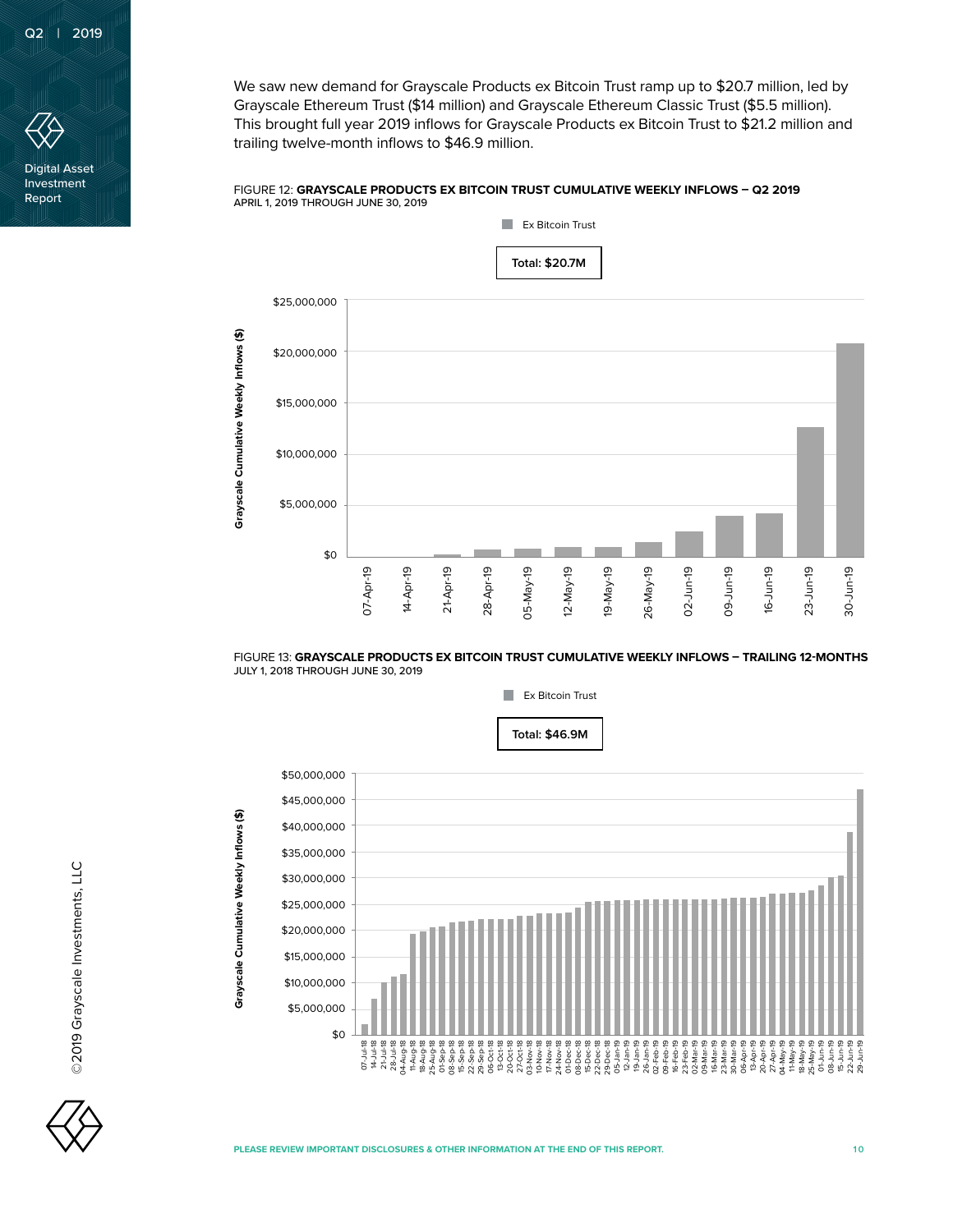

Digital Asset Investment Report

This quarter, 76% of inflows were into Grayscale Bitcoin Trust and 24% were into Grayscale Products ex Bitcoin Trust. This is generally consistent with what we've experienced over the trailing twelve months where 80% of inflows were into Grayscale Bitcoin Trust and 20% were into Grayscale Products ex Bitcoin Trust.



FIGURE 14: **GRAYSCALE PRODUCT TYPE AS % OF TOTAL INFLOWS – Q2 2019 VS. TRAILING 12-MONTHS**

Institutional investors comprised the highest percentage of total demand for Grayscale products (84%) since we began publishing this report in July 2018. As shown in the chart below, this is merely the strengthening of a consistent trend as institutional investors have been the dominant source of inflows for the last year.



FIGURE 15: **GRAYSCALE INVESTOR PROFILE BY TYPE** Q2 2019 VS. TRAILING 12-MONTHS

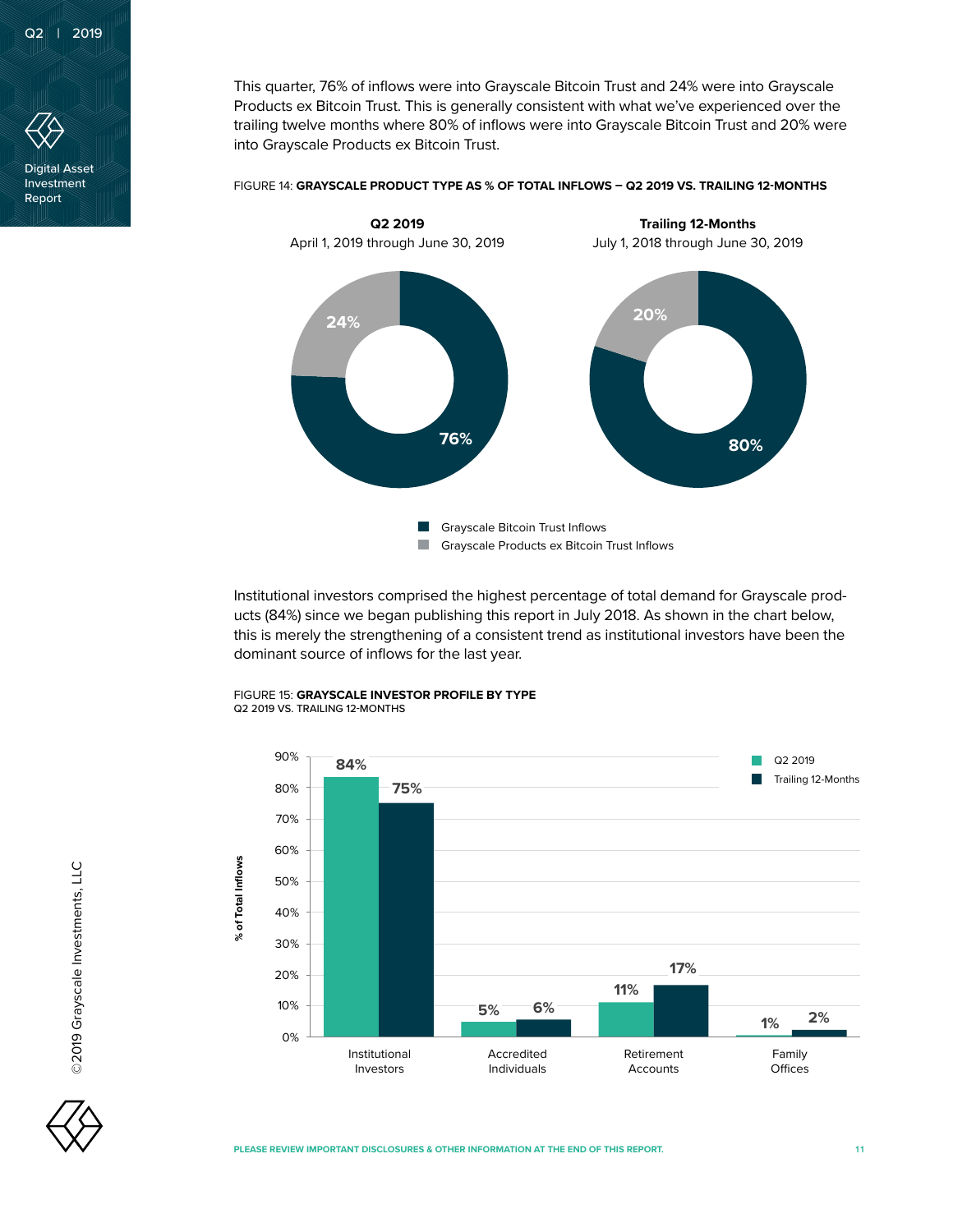

Digital Asset Investment Report

We also witnessed a shift in the geographic source of new investment capital this quarter. Nearly two-thirds of inflows came from offshore funds, a departure from the historical trend in which U.S.-based investors have comprised most inflows. Hedge funds continued to be the largest single source of new capital.



FIGURE 16: **GRAYSCALE INVESTOR PROFILE BY GEOGRAPHY** Q2 2019 VS. TRAILING 12-MONTHS

## **Conclusion**

Grayscale is the world's largest digital currency asset manager, with more than \$2.7 billion in assets under management. With a proven track record and unrivaled experience, we give investors the tools to make informed investing decisions in a burgeoning asset class. As part of Digital Currency Group, Grayscale accesses the world's biggest network of industry intelligence to build better investment products, including the publicly quoted Grayscale Bitcoin Trust<sup>™</sup> ([OTCQX: GBTC](https://www.otcmarkets.com/stock/GBTC/quote)), Grayscale Ethereum Trust<sup>™</sup> [\(OTCQX: ETHE\)](https://www.otcmarkets.com/stock/GBTC/quote), Grayscale Ethereum Classic Trust™ [\(OTCQX: ETCG\)](https://www.otcmarkets.com/stock/ETCG/overview), and our flagship diversified product, Grayscale Digital Large Cap Fund™. We have removed the barrier to entry so that institutions and individual investors can benefit from exposure to digital currencies. Now, forward-thinking investors can embrace a digital future with an institutional grade investment.

Through our experience working with prominent investors around the world, we have compiled a proprietary dataset of digital asset investment activity. On a quarterly basis we will update and share this data with the market for two major reasons:

- 1. We believe it provides a unique perspective on digital asset investment activity that is distinct from what may be commonly understood.
- 2. It may be useful to both value and momentum investors as they seek to identify dislocations between market prices and capital flows.

As our dataset grows, we will create new analytics that can be used to identify trends in the digital asset investment landscape through the Grayscale lens.



©2019 Grayscale Investments, LLC

©2019 Grayscale Investments, LLC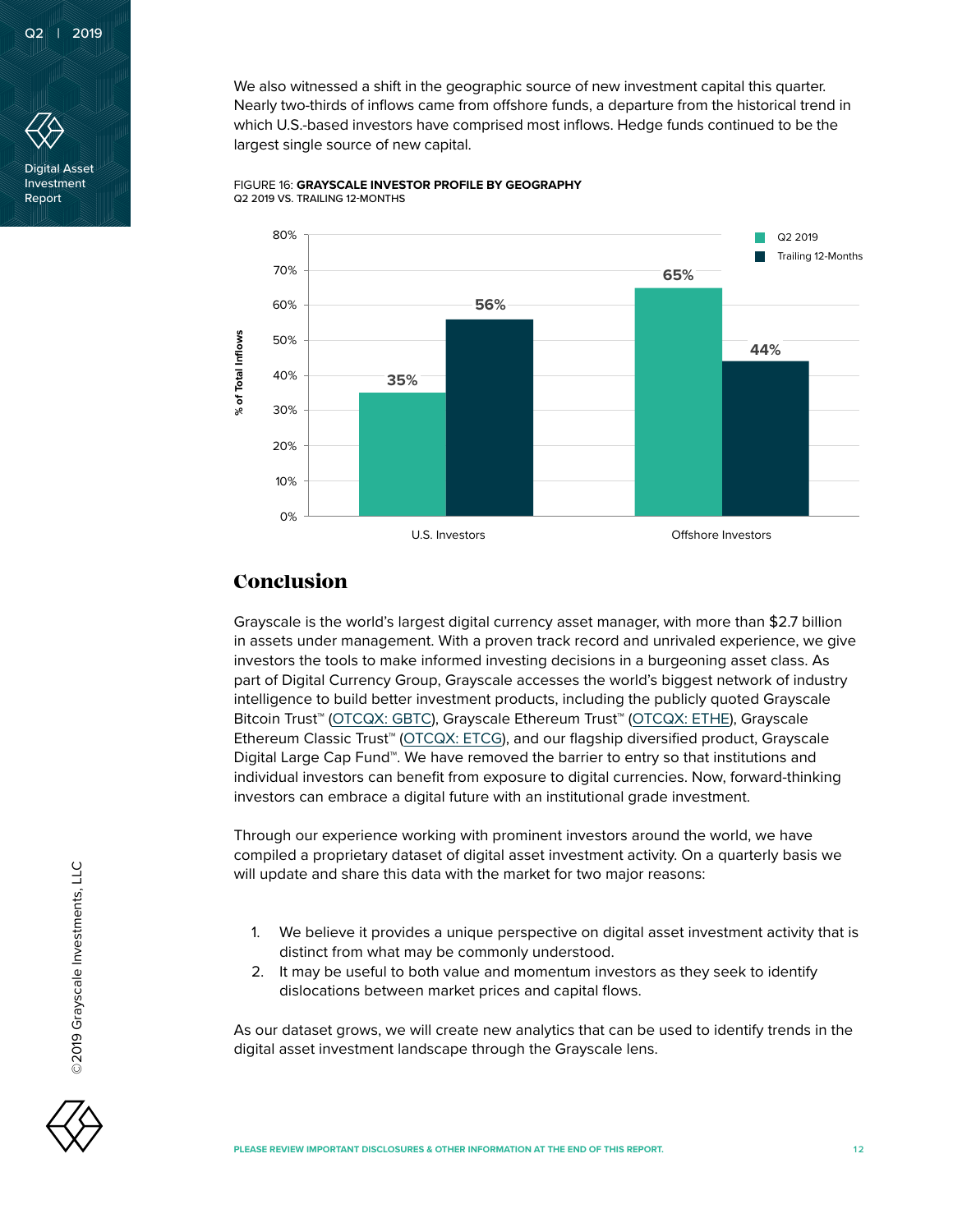

Digital Asset Investment Report

## **About Grayscale Investments**

Grayscale is the world's largest digital currency asset manager, with a proven track record and unrivaled experience. We give investors the tools to make informed investing decisions in a burgeoning asset class. As part of Digital Currency Group, Grayscale accesses the world's biggest network of industry intelligence to build better investment products. We have removed the barrier to entry so that institutions and individual investors alike can benefit from exposure to digital currencies today. Now, forwardthinking investors can embrace a digital future within an institutional grade investment.

Grayscale Investments, LLC is headquartered in New York City. For more information on Grayscale, please visit [www.grayscale.co](http://www.grayscale.co) or follow us on Twitter [@GrayscaleInvest](https://twitter.com/GrayscaleInvest).

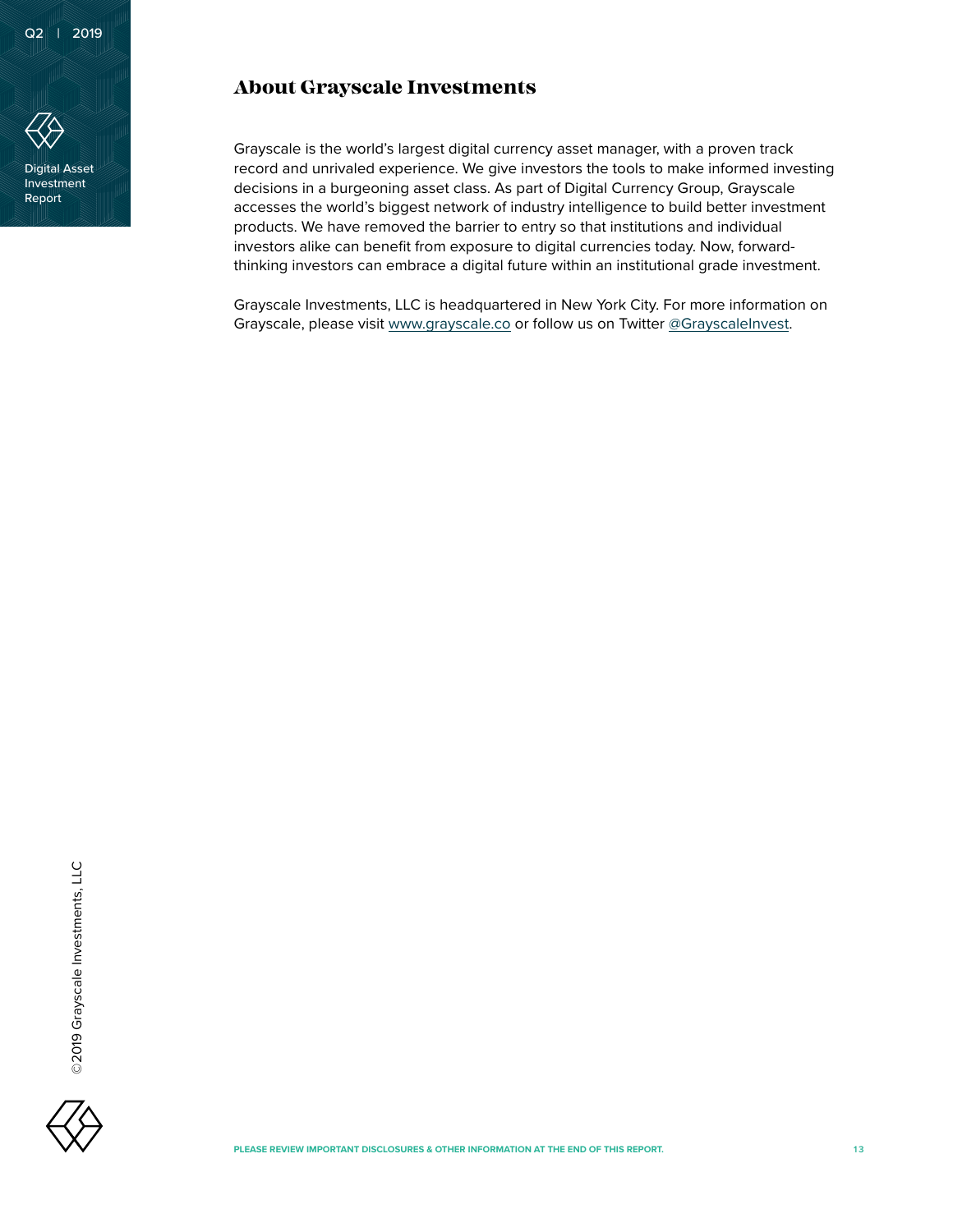

Digital Asset Investment Report

## **Important Disclosures & Other Information**

©Grayscale Investments, LLC. All content is original and has been researched and produced by Grayscale Investments, LLC ("Grayscale") unless otherwise stated herein. No part of this content may be reproduced in any form, or referred to in any other publication, without the express consent of Grayscale.

This report is for informational purposes only and does not constitute an offer to sell or the solicitation of an offer to sell or buy any security in any jurisdiction where such an offer or solicitation would be illegal. There is not enough information contained in this report to make an investment decision and any information contained herein should not be used as a basis for this purpose. This report does not constitute a recommendation or take into account the particular investment objectives, financial situations, or needs of investors. Investors are not to construe the contents of this report as legal, tax or investment advice, and should consult their own advisors concerning an investment in digital assets. The price and value of assets referred to in this research and the income from them may fluctuate. Past performance is not indicative of the future performance of any assets referred to herein. Fluctuations in exchange rates could have adverse effects on the value or price of, or income derived from, certain investments.

Investors should be aware that Grayscale is the sponsor of Grayscale Bitcoin Trust (BTC), Grayscale Bitcoin Cash Trust (BCH), Grayscale Ethereum Trust (ETH), Grayscale Ethereum Classic Trust (ETC), Grayscale Litecoin Trust (LTC), Grayscale Horizen Trust (ZEN), Grayscale Stellar Lumens Trust (XLM), Grayscale XRP Trust (XRP) and Grayscale Zcash Trust (ZEC) (each, a "Trust") and the manager of Grayscale Digital Large Cap Fund LLC (the "Fund"). The Trusts and the Fund are collectively referred to herein as the "Products". Any Product currently offering Share creations is referred to herein as an "Offered Product". Information provided about an Offered Product is not intended to be, nor should it be construed or used as investment, tax or legal advice, and prospective investors should consult their own advisors concerning an investment in such Offered Product. This report does not constitute an offer to sell or the solicitation of an offer to buy interests in any of the Products. Any offer or solicitation of an investment in a Product may be made only by delivery of such Product's confidential offering documents (the "Offering Documents") to qualified accredited investors (as defined under Rule 501(a) of Regulation D of the U.S. Securities Act of 1933, as amended), which contain material information not contained herein and which supersede the information provided herein in its entirety.

The Products are private investment vehicles. Shares of Grayscale Bitcoin Trust (BTC), which are only offered on a periodic basis, are publicly quoted under the symbol: GBTC. The Products are not subject to the same regulatory requirements as exchange traded funds or mutual funds, including the requirement to provide certain periodic and standardized pricing and valuation information to investors. The Products are not registered with the Securities and Exchange Commission (the "SEC"), any state securities laws, or the U.S. Investment Company Act of 1940, as amended. There are substantial risks in investing in one or more Products. Any interests in each Product described herein have not been recommended by any U.S. federal or state, or non-U.S., securities commission or regulatory authority, including the SEC. Furthermore, the foregoing authorities have not confirmed the accuracy or determined the adequacy of this document. Any representation to the contrary is a criminal offense.

Certain of the statements contained herein may be statements of future expectations and other forward-looking statements that are based on Grayscale's views and assumptions and involve known and unknown risks and uncertainties that could cause actual results, performance or events to differ materially from those expressed or implied in such statements. In addition to statements that are forward-looking by reason of context, the words "may, will, should, could, can, expects, plans, intends, anticipates, believes, estimates, predicts, potential, projected, or continue" and similar expressions identify forward-looking statements. Grayscale assumes no obligation to update any forward-looking statements contained herein and you should not place undue reliance on such statements, which speak only as of the date hereof. Although Grayscale has taken reasonable care to ensure that the information contained herein is accurate, no representation or warranty (including liability towards third parties), expressed or implied, is made by Grayscale as to its accuracy, reliability or completeness. You should not make any investment decisions based on these estimates and forward-looking statements.

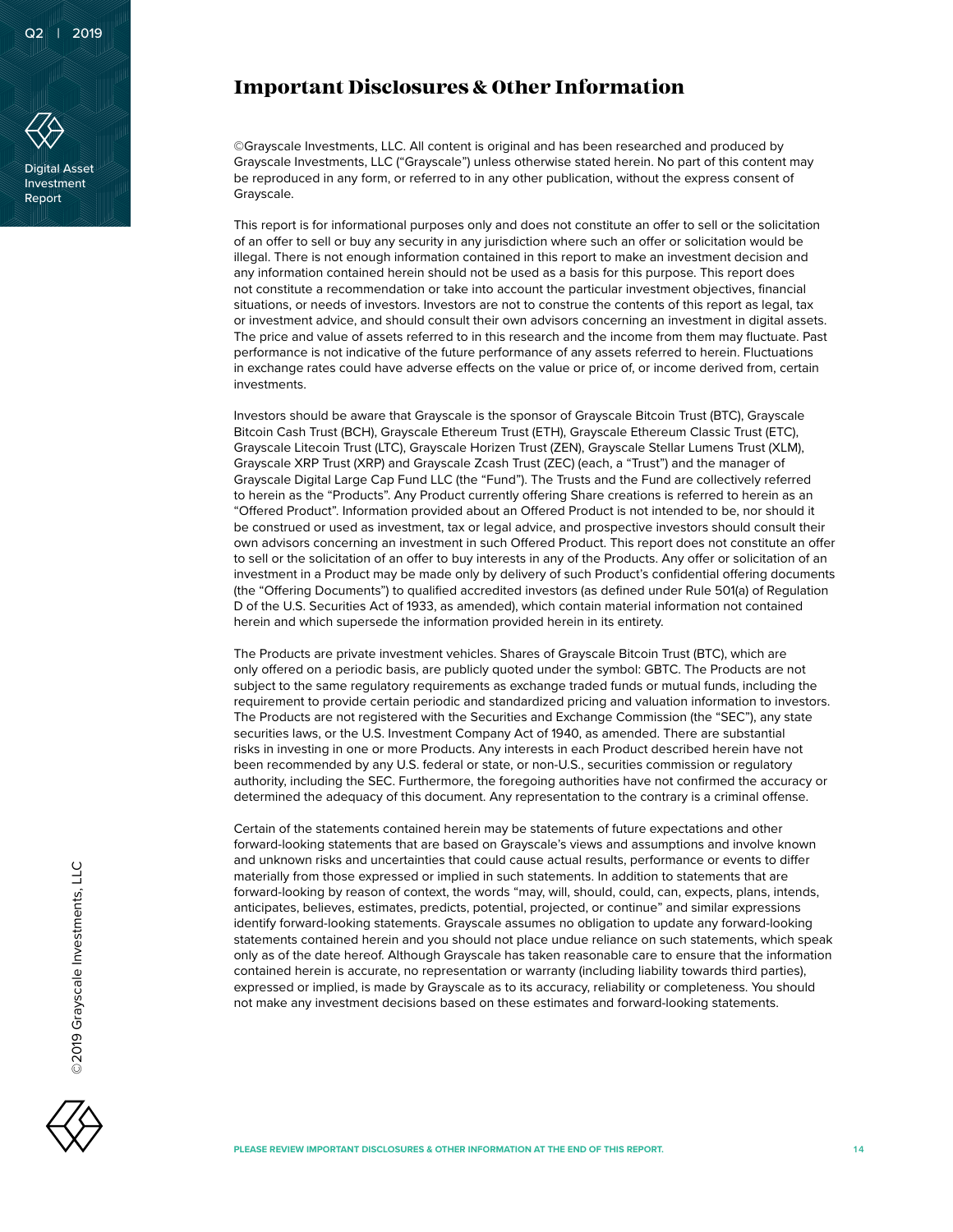

Digital Asset Investment Report

## **Note On Hypothetical Simulated Performance Results**

HYPOTHETICAL SIMULATED PERFORMANCE RESULTS HAVE CERTAIN INHERENT LIMITATIONS. There is no guarantee that the market conditions during the past period will be present in the future. Rather, it is most likely that the future market conditions will differ significantly from those of this past period, which could have a materially adverse impact on future returns. Unlike an actual performance record, simulated results do not represent actual trading or the costs of managing the portfolio. Also, since the trades have not actually been executed, the results may have under or over compensated for the impact, if any, of certain market factors, such as lack of liquidity.

Simulated trading programs in general are also subject to the fact that they are designed with the benefit of hindsight. NO REPRESENTATION IS BEING MADE THAT ANY ACCOUNT WILL OR IS LIKELY TO ACHIEVE PROFITS OR LOSSES SIMILAR TO THOSE SHOWN. PAST PERFORMANCE IS NOT INDICATIVE OF FUTURE RESULTS.

The hypothetical simulated performance results are based on a model that used inputs that are based on assumptions about a variety of conditions and events and provides hypothetical not actual results. As with all mathematical models, results may vary significantly depending upon the value of the inputs given, so that a relatively minor modification of any assumption may have a significant impact on the result. Among other things, the hypothetical simulated performance calculations do not take into account all aspects of the applicable asset's characteristics under certain conditions, including characteristics that can have a significant impact on the results. Further, in evaluating the hypothetical simulated performance results herein, each prospective investor should understand that not all of the hypothetical assumptions used in the model are described herein, and conditions and events that are not accounted for by the model may have a significant adverse effect on the performance of the assets described herein. Prospective investors should consider whether the behavior of these assets should be tested based on different and/or additional assumptions from those included in the information herein.

IN ADDITION TO OTHER DIFFERENCES, PROSPECTIVE INVESTORS IN A PRODUCT SHOULD NOTE THE FOLLOWING POTENTIALLY SIGNIFICANT DIFFERENCES BETWEEN THE ASSUMPTIONS MADE IN THE HYPOTHETICAL SIMULATED PERFORMANCE RESULTS INCLUDED HEREIN AND THE CONDITIONS UNDER WHICH A PRODUCT WILL PERFORM, WHICH COULD CAUSE THE ACTUAL RETURN OF SUCH PRODUCT TO DIFFER CONSIDERABLY FROM RETURNS SET FORTH BY THE HYPOTHETICAL SIMULATED PERFORMANCE, TO BE MATERIALLY LOWER THAN THE RETURNS AND TO RESULT IN LOSSES OF SOME OR ALL OF THE INVESTMENT BY PROSPECTIVE INVESTORS:

FOR EXAMPLE, EACH TRUST WILL HOLD ONLY ONE DIGITAL ASSET, WHEREAS THE HYPOTHETICAL SIMULATED PERFORMANCE RESULTS ARE INTENDED TO SHOW HYPOTHETICAL PERFORMANCE OF AN INVESTMENT MULTIPLE DIGITAL ASSETS. IN ADDITION, THE GENERAL MARKET DATA USED IN THE HYPOTHETICAL SIMULATED PERFORMANCE RESULTS DO NOT REFLECT ACTUAL TRADING ACTIVITY AND COULD NOT BE REPLICATED BY A PRODUCT IN ITS ACTUAL TRANSACTIONS. If actual trading activity was executed at levels that differed significantly from the general market data used in the hypothetical simulated performance, the actual returns achieved would have varied considerably from the results of the hypothetical simulated performances and could have been substantially lower and could result in significant losses.

IN ADDITION, THE HYPOTHETICAL SIMULATED PERFORMANCE RESULTS DO NOT ASSUME ANY GAINS OR LOSSES FROM TRADING AND THEREFORE DO NOT REFLECT THE POTENTIAL LOSSES, COSTS AND RISKS POSED BY TRADING AND HOLDING ACTUAL ASSETS.

The hypothetical simulated performance results do not reflect the impact the market conditions may have had upon a Product were it in existence during the historical period selected. The hypothetical simulated performance results do not reflect any fees incurred by a Product. If such amounts had been included in the hypothetical simulated performance, the results would have been lowered.

AS A RESULT OF THESE AND OTHER DIFFERENCES, THE ACTUAL RETURNS OF A PRODUCT MAY BE HIGHER OR LOWER THAN THE RETURNS SET FORTH IN THE HYPOTHETICAL SIMULATED PERFORMANCE RESULTS, WHICH ARE HYPOTHETICAL AND MAY NEVER BE ACHIEVED. Reasons for a deviation may also include, but are by no means limited to, changes in regulatory and/or tax law, generally unfavorable market conditions and the Risk Factors set forth below.

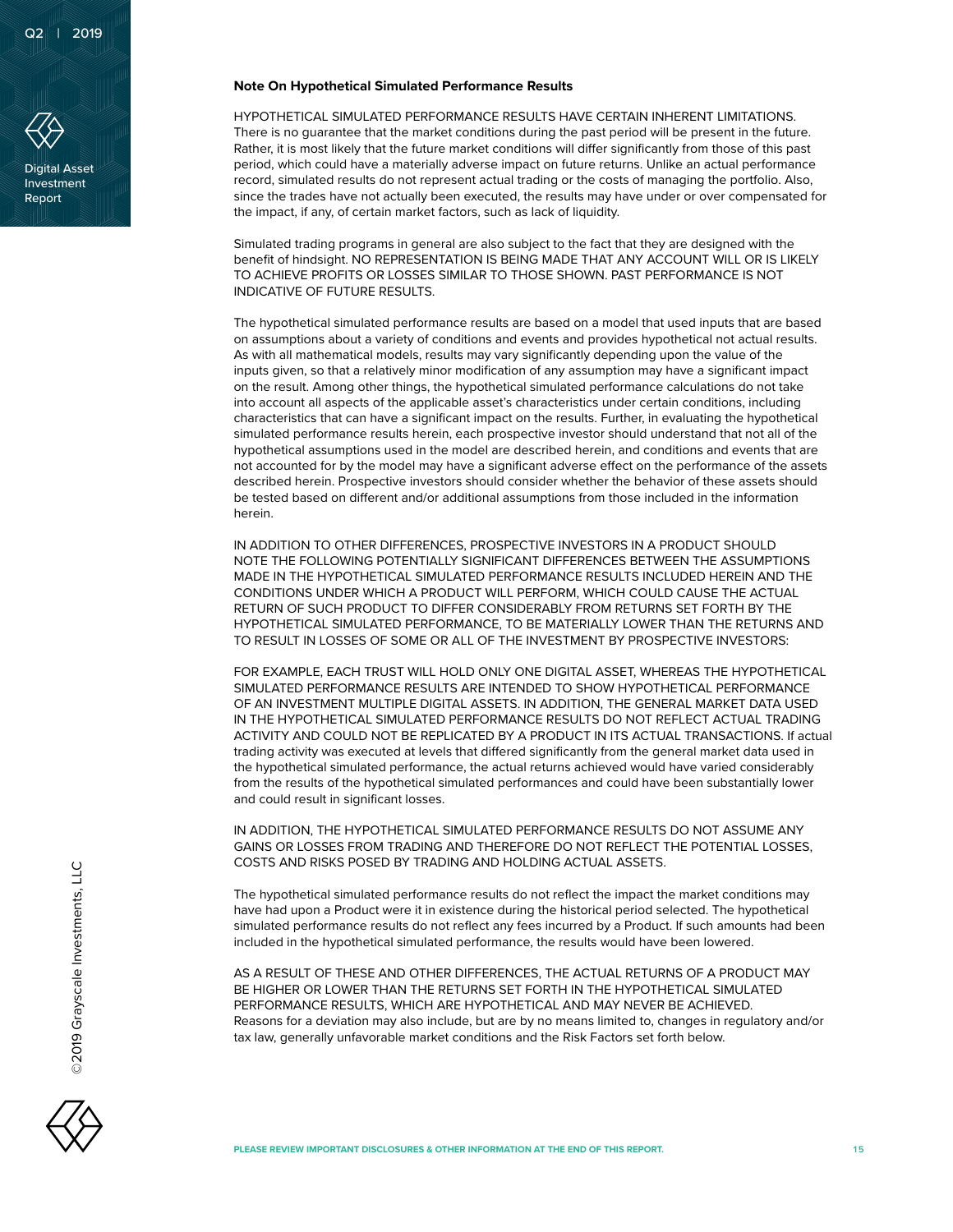

Digital Asset Investment Report

## **Certain Risk Factors**

Each Product is a private, unregistered investment vehicle and not subject to the same regulatory requirements as exchange traded funds or mutual funds, including the requirement to provide certain periodic and standardized pricing and valuation information to investors. There are substantial risks in investing in a Product or in digital assets directly, including but not limited to:

## **• PRICE VOLATILITY**

Digital assets have historically experienced significant intraday and long-term price swings. In addition, none of the Products currently operates a redemption program and may halt creations from time to time or, in the case of Grayscale Bitcoin Trust (BTC), periodically. There can be no assurance that the value of the common units of fractional undivided beneficial interest ("Shares") of any Product will approximate the value of the digital assets held by such Product and such Shares may trade at a substantial premium over or discount to the value of the digital assets held by such Product. At this time, none of the Products is operating a redemption program and therefore Shares are not redeemable by any Product. Subject to receipt of regulatory approval from the SEC and approval by Grayscale, in its sole discretion, any Product may in the future operate a redemption program. Because none of the Products believes that the SEC would, at this time, entertain an application for the waiver of rules needed in order to operate an ongoing redemption program, none of the Products currently has any intention of seeking regulatory approval from the SEC to operate an ongoing redemption program.

## **• MARKET ADOPTION**

It is possible that digital assets generally or any digital asset in particular will never be broadly adopted by either the retail or commercial marketplace, in which case, one or more digital assets may lose most, if not all, of its value.

## **• GOVERNMENT REGULATION**

The regulatory framework of digital assets remains unclear and application of existing regulations and/or future restrictions by federal and state authorities may have a significant impact on the value of digital assets.

#### **• SECURITY**

While each Product has implemented security measures for the safe storage of its digital assets, there have been significant incidents of digital asset theft and digital assets remains a potential target for hackers. Digital assets that are lost or stolen cannot be replaced, as transactions are irrevocable.

## **• TAX TREATMENT OF VIRTUAL CURRENCY**

For U.S. federal income tax purposes, Digital Large Cap Fund will be a passive foreign investment company (a "PFIC") and, in certain circumstances, may be a controlled foreign corporation (a "CFC"). Digital Large Cap Fund will make available a PFIC Annual Information Statement that will include information required to permit each eligible shareholder to make a "qualified electing fund" election (a "QEF Election") with respect to Digital Large Cap Fund. Each of the other Products intends to take the position that it is a grantor trust for U.S. federal income tax purposes. Assuming that a Product is properly treated as a grantor trust, Shareholders of that Product generally will be treated as if they directly owned their respective pro rata shares of the underlying assets held in the Product, directly received their respective pro rata shares of the Product's income and directly incurred their respective pro rata shares of the Product 's expenses. Most state and local tax authorities follow U.S. income tax rules in this regard. Prospective investors should discuss the tax consequences of an investment in a Product with their tax advisors.

#### **• NO SHAREHOLDER CONTROL**

Grayscale, as sponsor of each Trust and the manager of the Fund, has total authority over the Trusts and the Fund and shareholders' rights are extremely limited.

#### **• LACK OF LIQUIDITY AND TRANSFER RESTRICTIONS**

An investment in a Product will be illiquid and there will be significant restrictions on transferring interests in such Product. The Products are not registered with the SEC, any state securities laws, or the U.S. Investment Company Act of 1940, as amended, and the Shares of each Product are

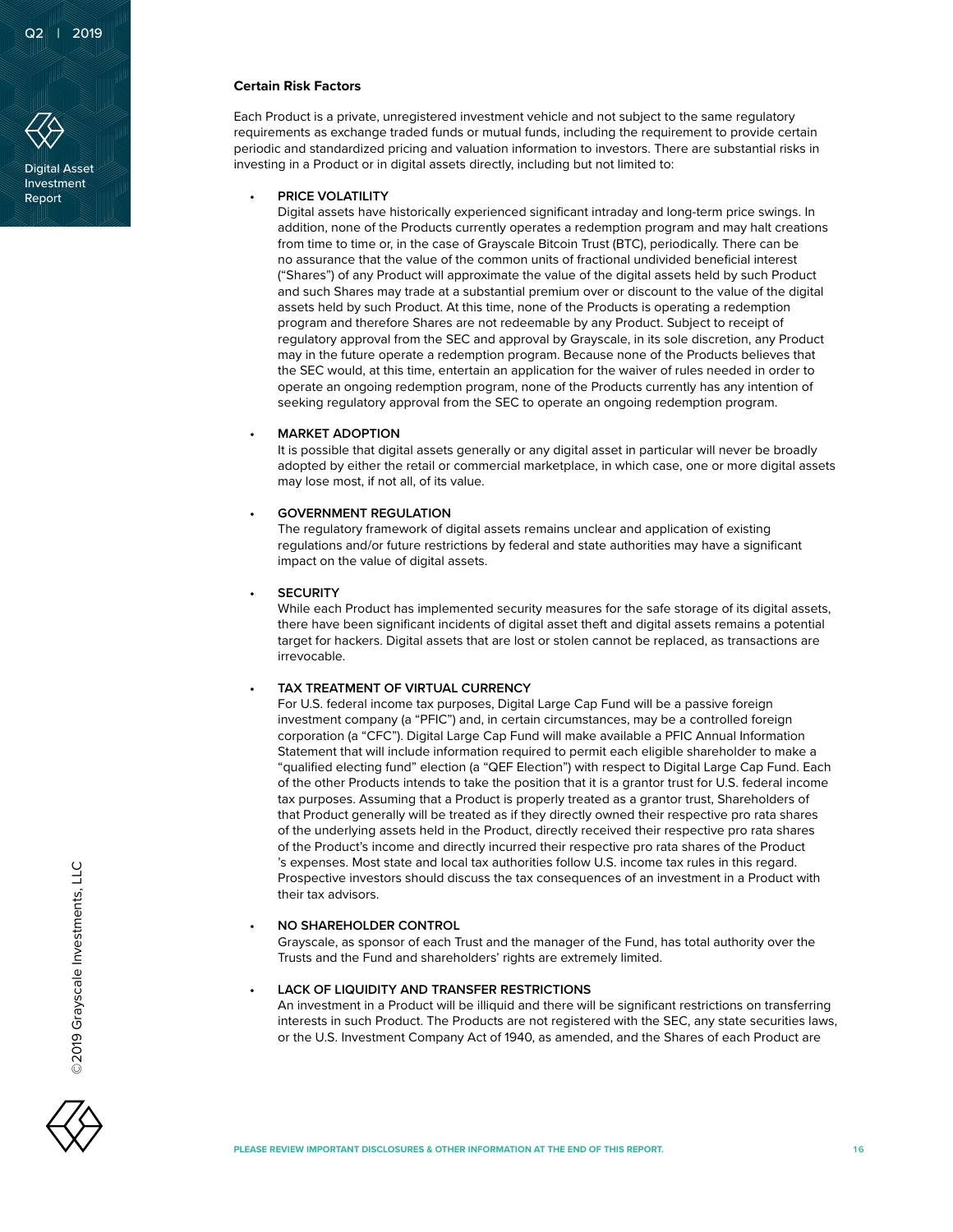

Digital Asset Investment Report

being offered in a private placement pursuant to Rule 506(c) under Regulation D of the Securities Act of 1933, as amended (the "Securities Act"). As a result, the Shares of each Product are restricted Shares and are subject to a one-year holding period in accordance with Rule 144 under the Securities Act. In addition, none of the Products currently operates a redemption program. Because of the one-year holding period and the lack of an ongoing redemption program, Shares should not be purchased by any investor who is not willing and able to bear the risk of investment and lack of liquidity for at least one year. No assurances are given that after the one year holding period, there will be any market for the resale of Shares of any Product, or, if there is such a market, as to the price at such Shares may be sold into such a market.

### **• POTENTIAL RELIANCE ON THIRD-PARTY MANAGEMENT; CONFLICTS OF INTEREST**

Products and their sponsors or managers and advisors may rely on the trading expertise and experience of third-party sponsors, managers or advisors, the identity of which may not be fully disclosed to investors. The Products and their sponsors or managers and advisors and agents may be subject to various conflicts of interest.

#### **• FEES AND EXPENSES**

Each Product's fees and expenses (which may be substantial regardless of any returns on investment) will offset each Product's trading profits.

#### **Additional General Disclosures**

Investors must have the financial ability, sophistication/experience and willingness to bear the risks of an investment. This document is intended for those with an in-depth understanding of the high risk nature of investments in digital assets and these investments may not be suitable for you. This document may not be distributed in either excerpts or in its entirety beyond its intended audience and the Products and Grayscale will not be held responsible if this document is used or is distributed beyond its initial recipient or if it is used for any unintended purpose.

The Products and Grayscale do not: make recommendations to purchase or sell specific securities; provide investment advisory services; or conduct a general retail business. None of the Products or Grayscale, its affiliates, nor any of its directors, officers, employees or agents shall have any liability, howsoever arising, for any error or incompleteness of fact or opinion in it or lack of care in its preparation or publication, provided that this shall not exclude liability to the extent that this is impermissible under applicable securities laws.

The logos, graphics, icons, trademarks, service marks and headers for each Product and Grayscale appearing herein are service marks, trademarks (whether registered or not) and/or trade dress of Grayscale Investments, LLC. (the "Marks"). All other trademarks, company names, logos, service marks and/or trade dress mentioned, displayed, cited or otherwise indicated herein ("Third Party Marks") are the sole property of their respective owners. The Marks or the Third Party Marks may not be copied, downloaded, displayed, used as metatags, misused, or otherwise exploited in any manner without the prior express written permission of the relevant Product and Grayscale or the owner of such Third Party Mark.

The above summary is not a complete list of the risks and other important disclosures involved in investing in any Product or digital assets and is subject to the more complete disclosures contained in each Product's Offering Documents, which must be reviewed carefully.